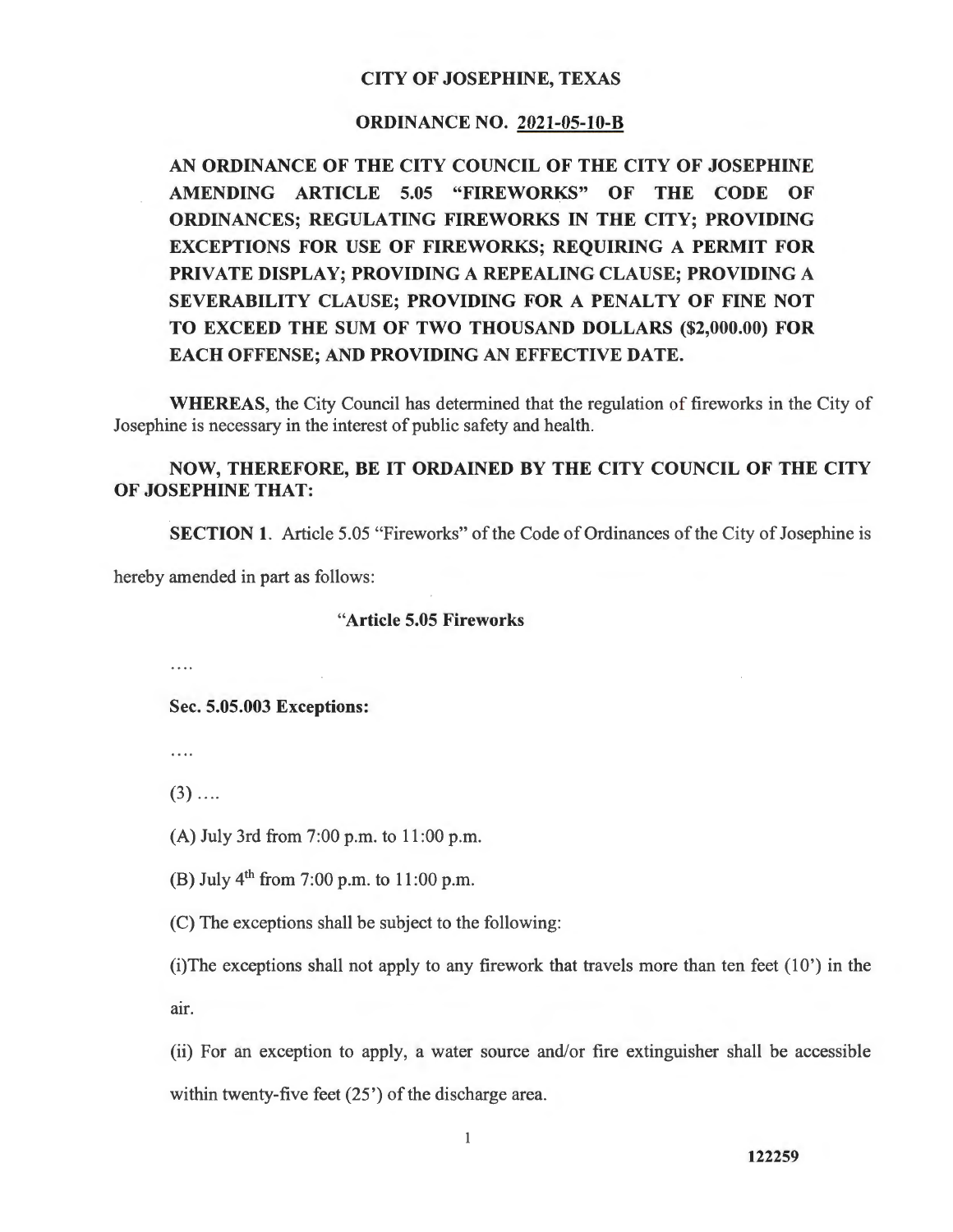(iii) It shall be unlawful for any person to block a public or private road for the purpose of discharging fireworks on the road.

. . . .

# **Sec. 5.05.005 Permit for Private Display**

To obtain a Permit for Private Display, a person shall:

1. provide public liability insurance, covering personal injury or death and property damage, in an amount of at least \$300,000.00, issued by an insurance company in good standing with the Texas Insurance Commission, for the display.

2. the display must be on private property of at least ½ acre in area.

3. the fireworks used in the private display may not exceed Fireworks 1 .4G or be defined as not permissible under section 2154.003, Occupations Code, including bottle rockets or of a size not permitted by that section.

4. have a confirmed water source and/or fire extinguisher on site.

5. pay a permit fee of twenty-five dollars (\$25.00) and obtain a permit from the City after verification that the requirements of this section have been met."

**SECTION 2.** That all ordinances of the City of Josephine, Texas, in conflict with the provisions of this ordinance are hereby repealed.

**SECTION 3.** That should any word, sentence, paragraph, subdivision, clause, phrase, or section of this ordinance be adjudged or held to be void or unconstitutional, the same shall not affect the validity of the remaining portions of said ordinance, which shall remain in full force and effect.

**SECTION 4.** Any person violating any of the provisions or terms of this ordinance shall be subject to a penalty of fine not to exceed the sum of two thousand dollars (\$2,000.00) for each offense.

**SECTION 5.** This ordinance shall take effect from and after its passage, and publication of the caption, as the law in such cases provides.